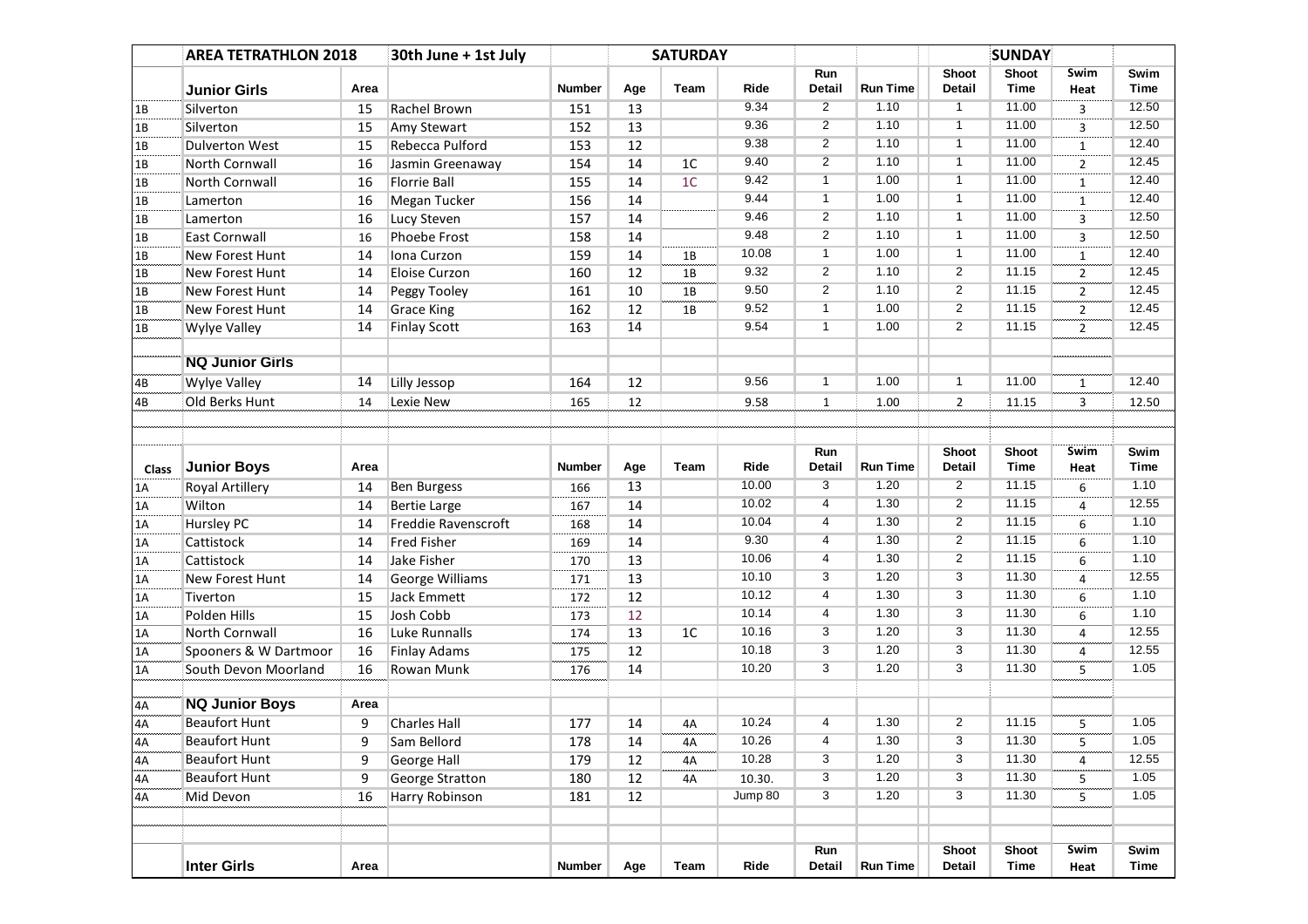| 2B | <b>New Forest</b>     | 14   | <b>Ines Mitchell</b>  | 182           | 15  |                | 10.40. | 6              | 1.50            | $\overline{4}$  | 11.45                       | $\overline{7}$               | 1.15                |
|----|-----------------------|------|-----------------------|---------------|-----|----------------|--------|----------------|-----------------|-----------------|-----------------------------|------------------------------|---------------------|
| 2B | Royal Artillery       | 14   | <b>Alice Uloth</b>    | 183           | 17  |                | 10.42  | 6              | 1.50            | $\overline{4}$  | 11.45                       | $\overline{7}$               | 1.15                |
| 2B | <b>Wylye Valley</b>   | 14   | <b>Phoebe Fussell</b> | 184           | 15  | 2B             | 10.44  | $\overline{5}$ | 1.40            | $\overline{4}$  | 11.45                       | $\overline{7}$               | 1.15                |
| 2B | <b>Wylye Valley</b>   | 14   | Lucy Cayford          | 185           | 15  | 2B             | 10.46  | 5              | 1.40            | $\overline{4}$  | 11.45                       | $\overline{\overline{\bf8}}$ | 1.20                |
| 2B | <b>Wylye Valley</b>   | 14   | Amy George            | 186           | 15  | 2B             | 10.48  | 6              | 1.50            | $\overline{4}$  | 11.45                       | $\overline{7}$               | 1.15                |
| 2B | <b>Wylye Valley</b>   | 14   | Millie Toulson-Clarke | 187           | 16  | 2B             | 10.50. | 6              | 1.50            | $\overline{4}$  | 11.45                       | 8                            | 1.20                |
| 2B | North Cornwall        | 16   | Gigi Greathead        | 188           | 15  | 2C             | 10.52  | 5              | 1.40            | $\overline{4}$  | 11.45                       | 8                            | 1.20                |
| 2B | South Devon Moorland  | 16   | <b>Chloe Olford</b>   | 189           | 16  |                | 10.54  | 6              | 1.50            | 5               | 12.00                       | 8                            | 1.20                |
| 2B | South Devon Moorland  | 16   | Madeleine White       | 190           | 15  |                | 10.56  | 5              | 1.40            | $\overline{4}$  | 11.45                       | 8                            | 1.20                |
| 2B | Four Burrow           | 16   | Jacky Jones           | 191           | 15  |                | 10.58  | 5              | 1.40            | 5               | 12.00                       | $\overline{7}$               | 1.15                |
|    |                       |      |                       |               |     |                |        |                |                 |                 |                             |                              |                     |
| 5B | <b>NQ Inter Girls</b> | Area |                       |               |     |                |        |                |                 |                 |                             |                              |                     |
| 5B | <b>Beaufort Hunt</b>  | 9    | <b>Meg Stratton</b>   | 192           | 15  | 5 <sub>C</sub> | 11.00  | 6              | 1.50            | 4               | 11.45                       | 8                            | 1.20                |
| 5B | <b>Beaufort Hunt</b>  | 9    | Ella Harries-Jacob    | 193           | 16  | 5C             | 11.02  | 5              | 1.40            | $\overline{4}$  | 11.45                       | $\overline{7}$               | 1.15                |
|    |                       |      |                       |               |     |                |        |                |                 |                 |                             |                              |                     |
|    |                       |      |                       |               |     |                |        |                |                 |                 |                             |                              |                     |
|    |                       |      |                       |               |     |                |        |                |                 |                 |                             |                              |                     |
|    |                       |      |                       |               |     |                |        |                |                 |                 |                             |                              |                     |
|    |                       |      |                       |               |     |                |        |                |                 |                 |                             |                              |                     |
|    |                       |      |                       |               |     |                |        |                |                 |                 |                             |                              |                     |
|    |                       |      |                       |               |     |                |        |                |                 |                 |                             |                              |                     |
|    |                       |      |                       |               |     |                |        | Run            |                 | Shoot           | <b>Shoot</b>                | Swim                         | Swim                |
|    | <b>Inter Boys</b>     | Area |                       | <b>Number</b> | Age | Team           | Ride   | <b>Detail</b>  | <b>Run Time</b> | Detail          | <b>Time</b>                 | Heat                         | <b>Time</b>         |
| 2A | ?                     | 13   | <b>Freddie Carden</b> | 194           | 15  |                | 11.04  | 8              | 2.10            | $\overline{5}$  | 12.00                       | 11                           | 1.40                |
| 2A | Mendip                | 14   | Alexander Sluijmees   | 195           | 17  |                | 11.06  | 8              | 2.10            | 5               | 12.00                       | 10                           | 1.40                |
| 2A | North Cornwall        | 16   | Harry Page            | 196           | 15  | 2C             | 11.08  | 8              | 2.10            | $\overline{5}$  | 12.00                       | 10                           | 1.40                |
| 2A | North Cornwall        | 16   | <b>Conan Runnalls</b> | 197           | 15  | 2C             | 11.10  | $\overline{8}$ | 2.10            | $\overline{5}$  | 12.00                       | 11                           | 1.40                |
|    |                       |      |                       |               |     |                |        |                |                 |                 |                             |                              |                     |
|    |                       |      |                       |               |     |                |        |                |                 |                 |                             |                              |                     |
|    | <b>NQ Inter Boys</b>  | Area |                       |               |     |                |        |                |                 |                 |                             |                              |                     |
| 5A | Brecon & Talybont     | 10   | <b>Kit Stephens</b>   | 198           | 16  |                | 11.12  | 8              | 2.10            | $5\overline{)}$ | 12.00                       | $11\,$                       | 1.45                |
| 5A | Llangeinor Hunt       | 10   | Morgan Thompson       | 199           | 15  |                | 11.14  | 8              | 2.10            | $\overline{5}$  | 12.00                       | $11\,$                       | 1.45                |
| 5A | <b>Beaufort Hunt</b>  | 9    | <b>Henry Stratton</b> | 200           | 16  | 5C             | 11.16  | 8              | 2.10            | 5               | 12.00                       | 11                           | 1.40                |
|    |                       |      |                       |               |     |                |        |                |                 |                 |                             |                              |                     |
|    |                       |      |                       |               |     |                |        |                |                 |                 |                             |                              |                     |
|    |                       |      |                       |               |     |                |        |                |                 |                 |                             |                              |                     |
|    |                       |      |                       |               |     |                |        |                |                 |                 |                             |                              |                     |
|    |                       |      |                       |               |     |                |        |                |                 |                 |                             |                              |                     |
|    |                       |      |                       |               |     |                |        |                |                 |                 |                             |                              |                     |
|    |                       |      |                       |               |     |                |        |                |                 |                 |                             |                              |                     |
|    |                       |      |                       |               |     |                |        |                |                 |                 |                             |                              |                     |
|    |                       |      |                       |               |     |                |        |                |                 |                 |                             |                              |                     |
|    |                       |      |                       |               |     |                |        |                |                 |                 |                             |                              |                     |
|    | <b>Open Girls</b>     | Area |                       | <b>Number</b> | Age | Team           | Ride   | Run<br>Detail  | <b>Run Time</b> | Shoot<br>Detail | <b>Shoot</b><br><b>Time</b> | Swim<br>Heat                 | Swim<br><b>Time</b> |
| 3B |                       |      |                       |               |     |                |        |                |                 |                 |                             |                              |                     |
| 3B | <b>New Forest</b>     | 14   | Georgie Killengray    | 201           | 19  |                | 11.30. | $\overline{7}$ | 2.00            | $5\overline{)}$ | 12.00                       | 10                           | 1.35                |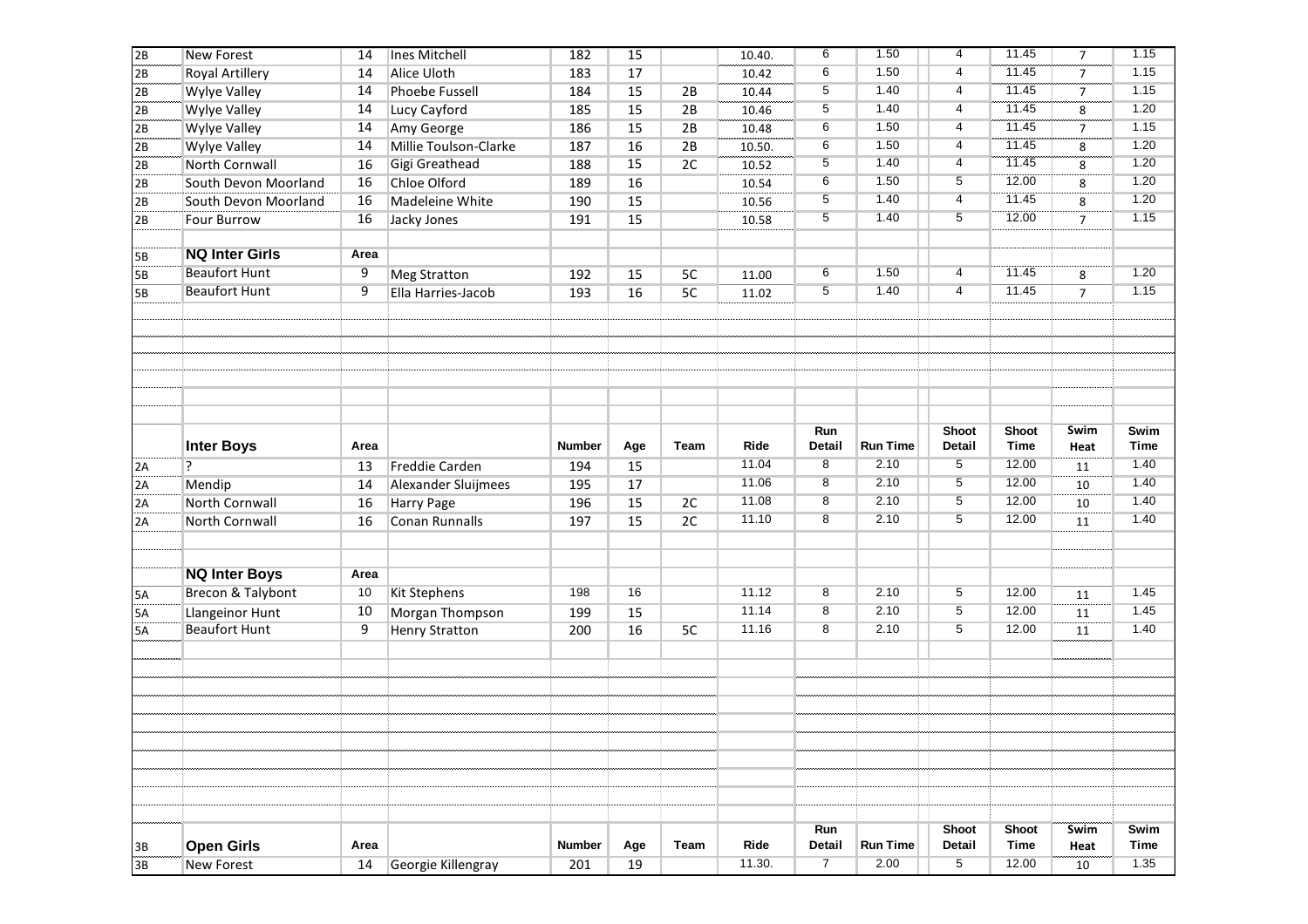| 11.34<br>$\overline{7}$<br>12.15<br>2.00<br>$6\overline{6}$<br>1.35<br><b>Wylye Valley</b><br>14<br><b>Katie Duffy</b><br>16<br>3B<br>203<br>10<br>11.36<br>$\overline{7}$<br>12.00<br>2.00<br>$\overline{5}$<br>1.30<br><b>Wylye Valley</b><br>14<br>16<br>Ocean Moore<br>204<br>3B<br>9<br>11.38<br>$\overline{7}$<br>12.15<br>16<br>2.00<br>$6\overline{6}$<br>1.30<br><b>Wylye Valley</b><br>14<br>Mia Ralph<br>205<br>3B<br>9<br>11.40.<br>2.00<br>12.15<br>$\overline{7}$<br>$6\overline{6}$<br>1.35<br>Mendip<br>18<br><b>Isobel Twiggs</b><br>206<br>9<br>14<br>11.42<br>$\overline{7}$<br>2.00<br>6<br>12.15<br>$\overline{9}$<br>1.30<br>16<br>Yasmin Steven<br>207<br>19<br>Lamerton<br><b>NQ Open Girls</b><br>Area<br>$\overline{7}$<br>11.44<br>2.00<br>1.35<br>Tivyside<br><b>Beth Lewis</b><br>18<br>208<br>20<br>9<br>6<br>12.15<br>Swim<br>Shoot<br><b>Shoot</b><br>Swim<br><b>Time</b><br>Ride<br>Run Heat   Run Time<br>Detail<br><b>Time</b><br><b>Open Boys</b><br><b>Number</b><br>Age<br>Team<br>Heat<br>Area<br>11.46<br>$\overline{9}$<br>2.20<br>6<br>12.15<br>1.40<br>14<br><b>New Forest</b><br><b>William Mitchell</b><br>209<br>17<br>3A<br>12<br>11.48<br>9<br>2.20<br>$6\overline{6}$<br>12.15<br>1.45<br>Spooners & W Dartmoor<br>16<br><b>Henry Ware</b><br>210<br>18<br>3A<br>12<br>11.50<br>9<br>2.20<br>6<br>12.15<br>1.45<br><b>Mid Devon</b><br>16<br><b>Tom Bayley</b><br>211<br>18<br>3A<br>12<br><b>NQ Open Boys</b><br>Area<br>11.52<br>$\overline{9}$<br>2.20<br>6<br>12.15<br>1.45<br>Tivyside<br>Sion Lewis<br>18<br>18<br>212<br>12<br>Brecon & Talybont<br>11.54<br>6<br>12.15<br>1.45<br>9<br>2.20<br>Jack Stephens<br>18<br>10<br>213<br>12<br>12.35<br>9.30<br>Ride<br>Start<br>Shoot<br>Detail<br>Swim<br>Warm up<br>Run<br>Heat<br>Times<br>Times<br>12.40<br>Finish 12.00<br>1.00<br>$\mathbf{1}$<br>$\mathbf{1}$<br>$\mathbf{1}$<br>11.00<br>Times<br>12.45<br>$1.10\,$<br>$\overline{2}$<br>$\overline{2}$<br>$\overline{2}$<br>11.15<br>1.20<br>11.30<br>3<br>12.50<br>3<br>3<br>$\overline{\mathbf{4}}$<br>$\overline{4}$<br>12.55<br>1.30<br>4<br>11.45<br>5<br>1.40<br>5<br>12.00<br>1.00<br>Warm up<br>$\overline{5}$<br>$\overline{1.05}$<br>6<br>1.50<br>6<br>12.15<br>2.00<br>$\sf 6$<br>$\overline{7}$<br>$1.10$<br>8<br>2.10<br>$\overline{7}$<br>1.15<br>$\overline{8}$<br>9<br>$1.20$<br>2.20<br>1.25<br>Warm up<br>9<br>1.30<br>10<br>1.35<br>11<br>1.40<br>12<br>1.45<br><b>TEAMS</b><br><b>TIMES</b><br><b>Number</b><br><b>Junior Girls</b><br><b>AREA</b><br>Saturday<br>159<br>9.30<br><b>New Forest Hunt</b><br>Iona Curzon<br>14<br>Ride<br>Start<br>12.00<br><b>New Forest Hunt</b><br>Eloise Curzon<br>160<br>14<br>Finish | 3B | <b>Wylye Valley</b> | 14 | <b>Holly Parker</b> | 202 | $\overline{20}$ | $\overline{3B}$ | 11.32 | $\overline{7}$ | 2.00 | $5\overline{)}$ | 12.00 | $10\,$ | 1.35 |
|-----------------------------------------------------------------------------------------------------------------------------------------------------------------------------------------------------------------------------------------------------------------------------------------------------------------------------------------------------------------------------------------------------------------------------------------------------------------------------------------------------------------------------------------------------------------------------------------------------------------------------------------------------------------------------------------------------------------------------------------------------------------------------------------------------------------------------------------------------------------------------------------------------------------------------------------------------------------------------------------------------------------------------------------------------------------------------------------------------------------------------------------------------------------------------------------------------------------------------------------------------------------------------------------------------------------------------------------------------------------------------------------------------------------------------------------------------------------------------------------------------------------------------------------------------------------------------------------------------------------------------------------------------------------------------------------------------------------------------------------------------------------------------------------------------------------------------------------------------------------------------------------------------------------------------------------------------------------------------------------------------------------------------------------------------------------------------------------------------------------------------------------------------------------------------------------------------------------------------------------------------------------------------------------------------------------------------------------------------------------------------------------------------------------------------------------------------------------------------------------------------------------------------------------------------------------------------------------------------------------------------------------------------------------------------------------------------------|----|---------------------|----|---------------------|-----|-----------------|-----------------|-------|----------------|------|-----------------|-------|--------|------|
|                                                                                                                                                                                                                                                                                                                                                                                                                                                                                                                                                                                                                                                                                                                                                                                                                                                                                                                                                                                                                                                                                                                                                                                                                                                                                                                                                                                                                                                                                                                                                                                                                                                                                                                                                                                                                                                                                                                                                                                                                                                                                                                                                                                                                                                                                                                                                                                                                                                                                                                                                                                                                                                                                                           | 3B |                     |    |                     |     |                 |                 |       |                |      |                 |       |        |      |
|                                                                                                                                                                                                                                                                                                                                                                                                                                                                                                                                                                                                                                                                                                                                                                                                                                                                                                                                                                                                                                                                                                                                                                                                                                                                                                                                                                                                                                                                                                                                                                                                                                                                                                                                                                                                                                                                                                                                                                                                                                                                                                                                                                                                                                                                                                                                                                                                                                                                                                                                                                                                                                                                                                           | 3B |                     |    |                     |     |                 |                 |       |                |      |                 |       |        |      |
|                                                                                                                                                                                                                                                                                                                                                                                                                                                                                                                                                                                                                                                                                                                                                                                                                                                                                                                                                                                                                                                                                                                                                                                                                                                                                                                                                                                                                                                                                                                                                                                                                                                                                                                                                                                                                                                                                                                                                                                                                                                                                                                                                                                                                                                                                                                                                                                                                                                                                                                                                                                                                                                                                                           | 3B |                     |    |                     |     |                 |                 |       |                |      |                 |       |        |      |
|                                                                                                                                                                                                                                                                                                                                                                                                                                                                                                                                                                                                                                                                                                                                                                                                                                                                                                                                                                                                                                                                                                                                                                                                                                                                                                                                                                                                                                                                                                                                                                                                                                                                                                                                                                                                                                                                                                                                                                                                                                                                                                                                                                                                                                                                                                                                                                                                                                                                                                                                                                                                                                                                                                           | 3B |                     |    |                     |     |                 |                 |       |                |      |                 |       |        |      |
|                                                                                                                                                                                                                                                                                                                                                                                                                                                                                                                                                                                                                                                                                                                                                                                                                                                                                                                                                                                                                                                                                                                                                                                                                                                                                                                                                                                                                                                                                                                                                                                                                                                                                                                                                                                                                                                                                                                                                                                                                                                                                                                                                                                                                                                                                                                                                                                                                                                                                                                                                                                                                                                                                                           | 3B |                     |    |                     |     |                 |                 |       |                |      |                 |       |        |      |
|                                                                                                                                                                                                                                                                                                                                                                                                                                                                                                                                                                                                                                                                                                                                                                                                                                                                                                                                                                                                                                                                                                                                                                                                                                                                                                                                                                                                                                                                                                                                                                                                                                                                                                                                                                                                                                                                                                                                                                                                                                                                                                                                                                                                                                                                                                                                                                                                                                                                                                                                                                                                                                                                                                           |    |                     |    |                     |     |                 |                 |       |                |      |                 |       |        |      |
|                                                                                                                                                                                                                                                                                                                                                                                                                                                                                                                                                                                                                                                                                                                                                                                                                                                                                                                                                                                                                                                                                                                                                                                                                                                                                                                                                                                                                                                                                                                                                                                                                                                                                                                                                                                                                                                                                                                                                                                                                                                                                                                                                                                                                                                                                                                                                                                                                                                                                                                                                                                                                                                                                                           |    |                     |    |                     |     |                 |                 |       |                |      |                 |       |        |      |
|                                                                                                                                                                                                                                                                                                                                                                                                                                                                                                                                                                                                                                                                                                                                                                                                                                                                                                                                                                                                                                                                                                                                                                                                                                                                                                                                                                                                                                                                                                                                                                                                                                                                                                                                                                                                                                                                                                                                                                                                                                                                                                                                                                                                                                                                                                                                                                                                                                                                                                                                                                                                                                                                                                           | 6B |                     |    |                     |     |                 |                 |       |                |      |                 |       |        |      |
|                                                                                                                                                                                                                                                                                                                                                                                                                                                                                                                                                                                                                                                                                                                                                                                                                                                                                                                                                                                                                                                                                                                                                                                                                                                                                                                                                                                                                                                                                                                                                                                                                                                                                                                                                                                                                                                                                                                                                                                                                                                                                                                                                                                                                                                                                                                                                                                                                                                                                                                                                                                                                                                                                                           |    |                     |    |                     |     |                 |                 |       |                |      |                 |       |        |      |
|                                                                                                                                                                                                                                                                                                                                                                                                                                                                                                                                                                                                                                                                                                                                                                                                                                                                                                                                                                                                                                                                                                                                                                                                                                                                                                                                                                                                                                                                                                                                                                                                                                                                                                                                                                                                                                                                                                                                                                                                                                                                                                                                                                                                                                                                                                                                                                                                                                                                                                                                                                                                                                                                                                           |    |                     |    |                     |     |                 |                 |       |                |      |                 |       |        |      |
|                                                                                                                                                                                                                                                                                                                                                                                                                                                                                                                                                                                                                                                                                                                                                                                                                                                                                                                                                                                                                                                                                                                                                                                                                                                                                                                                                                                                                                                                                                                                                                                                                                                                                                                                                                                                                                                                                                                                                                                                                                                                                                                                                                                                                                                                                                                                                                                                                                                                                                                                                                                                                                                                                                           |    |                     |    |                     |     |                 |                 |       |                |      |                 |       |        |      |
|                                                                                                                                                                                                                                                                                                                                                                                                                                                                                                                                                                                                                                                                                                                                                                                                                                                                                                                                                                                                                                                                                                                                                                                                                                                                                                                                                                                                                                                                                                                                                                                                                                                                                                                                                                                                                                                                                                                                                                                                                                                                                                                                                                                                                                                                                                                                                                                                                                                                                                                                                                                                                                                                                                           |    |                     |    |                     |     |                 |                 |       |                |      |                 |       |        |      |
|                                                                                                                                                                                                                                                                                                                                                                                                                                                                                                                                                                                                                                                                                                                                                                                                                                                                                                                                                                                                                                                                                                                                                                                                                                                                                                                                                                                                                                                                                                                                                                                                                                                                                                                                                                                                                                                                                                                                                                                                                                                                                                                                                                                                                                                                                                                                                                                                                                                                                                                                                                                                                                                                                                           |    |                     |    |                     |     |                 |                 |       |                |      |                 |       |        |      |
|                                                                                                                                                                                                                                                                                                                                                                                                                                                                                                                                                                                                                                                                                                                                                                                                                                                                                                                                                                                                                                                                                                                                                                                                                                                                                                                                                                                                                                                                                                                                                                                                                                                                                                                                                                                                                                                                                                                                                                                                                                                                                                                                                                                                                                                                                                                                                                                                                                                                                                                                                                                                                                                                                                           |    |                     |    |                     |     |                 |                 |       |                |      |                 |       |        |      |
|                                                                                                                                                                                                                                                                                                                                                                                                                                                                                                                                                                                                                                                                                                                                                                                                                                                                                                                                                                                                                                                                                                                                                                                                                                                                                                                                                                                                                                                                                                                                                                                                                                                                                                                                                                                                                                                                                                                                                                                                                                                                                                                                                                                                                                                                                                                                                                                                                                                                                                                                                                                                                                                                                                           |    |                     |    |                     |     |                 |                 |       |                |      |                 |       |        |      |
|                                                                                                                                                                                                                                                                                                                                                                                                                                                                                                                                                                                                                                                                                                                                                                                                                                                                                                                                                                                                                                                                                                                                                                                                                                                                                                                                                                                                                                                                                                                                                                                                                                                                                                                                                                                                                                                                                                                                                                                                                                                                                                                                                                                                                                                                                                                                                                                                                                                                                                                                                                                                                                                                                                           | 6A |                     |    |                     |     |                 |                 |       |                |      |                 |       |        |      |
|                                                                                                                                                                                                                                                                                                                                                                                                                                                                                                                                                                                                                                                                                                                                                                                                                                                                                                                                                                                                                                                                                                                                                                                                                                                                                                                                                                                                                                                                                                                                                                                                                                                                                                                                                                                                                                                                                                                                                                                                                                                                                                                                                                                                                                                                                                                                                                                                                                                                                                                                                                                                                                                                                                           | 6A |                     |    |                     |     |                 |                 |       |                |      |                 |       |        |      |
|                                                                                                                                                                                                                                                                                                                                                                                                                                                                                                                                                                                                                                                                                                                                                                                                                                                                                                                                                                                                                                                                                                                                                                                                                                                                                                                                                                                                                                                                                                                                                                                                                                                                                                                                                                                                                                                                                                                                                                                                                                                                                                                                                                                                                                                                                                                                                                                                                                                                                                                                                                                                                                                                                                           |    |                     |    |                     |     |                 |                 |       |                |      |                 |       |        |      |
|                                                                                                                                                                                                                                                                                                                                                                                                                                                                                                                                                                                                                                                                                                                                                                                                                                                                                                                                                                                                                                                                                                                                                                                                                                                                                                                                                                                                                                                                                                                                                                                                                                                                                                                                                                                                                                                                                                                                                                                                                                                                                                                                                                                                                                                                                                                                                                                                                                                                                                                                                                                                                                                                                                           |    |                     |    |                     |     |                 |                 |       |                |      |                 |       |        |      |
|                                                                                                                                                                                                                                                                                                                                                                                                                                                                                                                                                                                                                                                                                                                                                                                                                                                                                                                                                                                                                                                                                                                                                                                                                                                                                                                                                                                                                                                                                                                                                                                                                                                                                                                                                                                                                                                                                                                                                                                                                                                                                                                                                                                                                                                                                                                                                                                                                                                                                                                                                                                                                                                                                                           |    |                     |    |                     |     |                 |                 |       |                |      |                 |       |        |      |
|                                                                                                                                                                                                                                                                                                                                                                                                                                                                                                                                                                                                                                                                                                                                                                                                                                                                                                                                                                                                                                                                                                                                                                                                                                                                                                                                                                                                                                                                                                                                                                                                                                                                                                                                                                                                                                                                                                                                                                                                                                                                                                                                                                                                                                                                                                                                                                                                                                                                                                                                                                                                                                                                                                           |    |                     |    |                     |     |                 |                 |       |                |      |                 |       |        |      |
|                                                                                                                                                                                                                                                                                                                                                                                                                                                                                                                                                                                                                                                                                                                                                                                                                                                                                                                                                                                                                                                                                                                                                                                                                                                                                                                                                                                                                                                                                                                                                                                                                                                                                                                                                                                                                                                                                                                                                                                                                                                                                                                                                                                                                                                                                                                                                                                                                                                                                                                                                                                                                                                                                                           |    |                     |    |                     |     |                 |                 |       |                |      |                 |       |        |      |
|                                                                                                                                                                                                                                                                                                                                                                                                                                                                                                                                                                                                                                                                                                                                                                                                                                                                                                                                                                                                                                                                                                                                                                                                                                                                                                                                                                                                                                                                                                                                                                                                                                                                                                                                                                                                                                                                                                                                                                                                                                                                                                                                                                                                                                                                                                                                                                                                                                                                                                                                                                                                                                                                                                           |    |                     |    |                     |     |                 |                 |       |                |      |                 |       |        |      |
|                                                                                                                                                                                                                                                                                                                                                                                                                                                                                                                                                                                                                                                                                                                                                                                                                                                                                                                                                                                                                                                                                                                                                                                                                                                                                                                                                                                                                                                                                                                                                                                                                                                                                                                                                                                                                                                                                                                                                                                                                                                                                                                                                                                                                                                                                                                                                                                                                                                                                                                                                                                                                                                                                                           |    |                     |    |                     |     |                 |                 |       |                |      |                 |       |        |      |
|                                                                                                                                                                                                                                                                                                                                                                                                                                                                                                                                                                                                                                                                                                                                                                                                                                                                                                                                                                                                                                                                                                                                                                                                                                                                                                                                                                                                                                                                                                                                                                                                                                                                                                                                                                                                                                                                                                                                                                                                                                                                                                                                                                                                                                                                                                                                                                                                                                                                                                                                                                                                                                                                                                           |    |                     |    |                     |     |                 |                 |       |                |      |                 |       |        |      |
|                                                                                                                                                                                                                                                                                                                                                                                                                                                                                                                                                                                                                                                                                                                                                                                                                                                                                                                                                                                                                                                                                                                                                                                                                                                                                                                                                                                                                                                                                                                                                                                                                                                                                                                                                                                                                                                                                                                                                                                                                                                                                                                                                                                                                                                                                                                                                                                                                                                                                                                                                                                                                                                                                                           |    |                     |    |                     |     |                 |                 |       |                |      |                 |       |        |      |
|                                                                                                                                                                                                                                                                                                                                                                                                                                                                                                                                                                                                                                                                                                                                                                                                                                                                                                                                                                                                                                                                                                                                                                                                                                                                                                                                                                                                                                                                                                                                                                                                                                                                                                                                                                                                                                                                                                                                                                                                                                                                                                                                                                                                                                                                                                                                                                                                                                                                                                                                                                                                                                                                                                           |    |                     |    |                     |     |                 |                 |       |                |      |                 |       |        |      |
|                                                                                                                                                                                                                                                                                                                                                                                                                                                                                                                                                                                                                                                                                                                                                                                                                                                                                                                                                                                                                                                                                                                                                                                                                                                                                                                                                                                                                                                                                                                                                                                                                                                                                                                                                                                                                                                                                                                                                                                                                                                                                                                                                                                                                                                                                                                                                                                                                                                                                                                                                                                                                                                                                                           |    |                     |    |                     |     |                 |                 |       |                |      |                 |       |        |      |
|                                                                                                                                                                                                                                                                                                                                                                                                                                                                                                                                                                                                                                                                                                                                                                                                                                                                                                                                                                                                                                                                                                                                                                                                                                                                                                                                                                                                                                                                                                                                                                                                                                                                                                                                                                                                                                                                                                                                                                                                                                                                                                                                                                                                                                                                                                                                                                                                                                                                                                                                                                                                                                                                                                           |    |                     |    |                     |     |                 |                 |       |                |      |                 |       |        |      |
|                                                                                                                                                                                                                                                                                                                                                                                                                                                                                                                                                                                                                                                                                                                                                                                                                                                                                                                                                                                                                                                                                                                                                                                                                                                                                                                                                                                                                                                                                                                                                                                                                                                                                                                                                                                                                                                                                                                                                                                                                                                                                                                                                                                                                                                                                                                                                                                                                                                                                                                                                                                                                                                                                                           |    |                     |    |                     |     |                 |                 |       |                |      |                 |       |        |      |
|                                                                                                                                                                                                                                                                                                                                                                                                                                                                                                                                                                                                                                                                                                                                                                                                                                                                                                                                                                                                                                                                                                                                                                                                                                                                                                                                                                                                                                                                                                                                                                                                                                                                                                                                                                                                                                                                                                                                                                                                                                                                                                                                                                                                                                                                                                                                                                                                                                                                                                                                                                                                                                                                                                           |    |                     |    |                     |     |                 |                 |       |                |      |                 |       |        |      |
|                                                                                                                                                                                                                                                                                                                                                                                                                                                                                                                                                                                                                                                                                                                                                                                                                                                                                                                                                                                                                                                                                                                                                                                                                                                                                                                                                                                                                                                                                                                                                                                                                                                                                                                                                                                                                                                                                                                                                                                                                                                                                                                                                                                                                                                                                                                                                                                                                                                                                                                                                                                                                                                                                                           |    |                     |    |                     |     |                 |                 |       |                |      |                 |       |        |      |
|                                                                                                                                                                                                                                                                                                                                                                                                                                                                                                                                                                                                                                                                                                                                                                                                                                                                                                                                                                                                                                                                                                                                                                                                                                                                                                                                                                                                                                                                                                                                                                                                                                                                                                                                                                                                                                                                                                                                                                                                                                                                                                                                                                                                                                                                                                                                                                                                                                                                                                                                                                                                                                                                                                           |    |                     |    |                     |     |                 |                 |       |                |      |                 |       |        |      |
|                                                                                                                                                                                                                                                                                                                                                                                                                                                                                                                                                                                                                                                                                                                                                                                                                                                                                                                                                                                                                                                                                                                                                                                                                                                                                                                                                                                                                                                                                                                                                                                                                                                                                                                                                                                                                                                                                                                                                                                                                                                                                                                                                                                                                                                                                                                                                                                                                                                                                                                                                                                                                                                                                                           |    |                     |    |                     |     |                 |                 |       |                |      |                 |       |        |      |
|                                                                                                                                                                                                                                                                                                                                                                                                                                                                                                                                                                                                                                                                                                                                                                                                                                                                                                                                                                                                                                                                                                                                                                                                                                                                                                                                                                                                                                                                                                                                                                                                                                                                                                                                                                                                                                                                                                                                                                                                                                                                                                                                                                                                                                                                                                                                                                                                                                                                                                                                                                                                                                                                                                           |    |                     |    |                     |     |                 |                 |       |                |      |                 |       |        |      |
|                                                                                                                                                                                                                                                                                                                                                                                                                                                                                                                                                                                                                                                                                                                                                                                                                                                                                                                                                                                                                                                                                                                                                                                                                                                                                                                                                                                                                                                                                                                                                                                                                                                                                                                                                                                                                                                                                                                                                                                                                                                                                                                                                                                                                                                                                                                                                                                                                                                                                                                                                                                                                                                                                                           |    |                     |    |                     |     |                 |                 |       |                |      |                 |       |        |      |
|                                                                                                                                                                                                                                                                                                                                                                                                                                                                                                                                                                                                                                                                                                                                                                                                                                                                                                                                                                                                                                                                                                                                                                                                                                                                                                                                                                                                                                                                                                                                                                                                                                                                                                                                                                                                                                                                                                                                                                                                                                                                                                                                                                                                                                                                                                                                                                                                                                                                                                                                                                                                                                                                                                           |    |                     |    |                     |     |                 |                 |       |                |      |                 |       |        |      |
|                                                                                                                                                                                                                                                                                                                                                                                                                                                                                                                                                                                                                                                                                                                                                                                                                                                                                                                                                                                                                                                                                                                                                                                                                                                                                                                                                                                                                                                                                                                                                                                                                                                                                                                                                                                                                                                                                                                                                                                                                                                                                                                                                                                                                                                                                                                                                                                                                                                                                                                                                                                                                                                                                                           |    |                     |    |                     |     |                 |                 |       |                |      |                 |       |        |      |
|                                                                                                                                                                                                                                                                                                                                                                                                                                                                                                                                                                                                                                                                                                                                                                                                                                                                                                                                                                                                                                                                                                                                                                                                                                                                                                                                                                                                                                                                                                                                                                                                                                                                                                                                                                                                                                                                                                                                                                                                                                                                                                                                                                                                                                                                                                                                                                                                                                                                                                                                                                                                                                                                                                           |    |                     |    |                     |     |                 |                 |       |                |      |                 |       |        |      |
|                                                                                                                                                                                                                                                                                                                                                                                                                                                                                                                                                                                                                                                                                                                                                                                                                                                                                                                                                                                                                                                                                                                                                                                                                                                                                                                                                                                                                                                                                                                                                                                                                                                                                                                                                                                                                                                                                                                                                                                                                                                                                                                                                                                                                                                                                                                                                                                                                                                                                                                                                                                                                                                                                                           |    |                     |    |                     |     |                 |                 |       |                |      |                 |       |        |      |
|                                                                                                                                                                                                                                                                                                                                                                                                                                                                                                                                                                                                                                                                                                                                                                                                                                                                                                                                                                                                                                                                                                                                                                                                                                                                                                                                                                                                                                                                                                                                                                                                                                                                                                                                                                                                                                                                                                                                                                                                                                                                                                                                                                                                                                                                                                                                                                                                                                                                                                                                                                                                                                                                                                           |    |                     |    |                     |     |                 |                 |       |                |      |                 |       |        |      |
|                                                                                                                                                                                                                                                                                                                                                                                                                                                                                                                                                                                                                                                                                                                                                                                                                                                                                                                                                                                                                                                                                                                                                                                                                                                                                                                                                                                                                                                                                                                                                                                                                                                                                                                                                                                                                                                                                                                                                                                                                                                                                                                                                                                                                                                                                                                                                                                                                                                                                                                                                                                                                                                                                                           | 1B |                     |    |                     |     |                 |                 |       |                |      |                 |       |        |      |
|                                                                                                                                                                                                                                                                                                                                                                                                                                                                                                                                                                                                                                                                                                                                                                                                                                                                                                                                                                                                                                                                                                                                                                                                                                                                                                                                                                                                                                                                                                                                                                                                                                                                                                                                                                                                                                                                                                                                                                                                                                                                                                                                                                                                                                                                                                                                                                                                                                                                                                                                                                                                                                                                                                           |    |                     |    |                     |     |                 |                 |       |                |      |                 |       |        |      |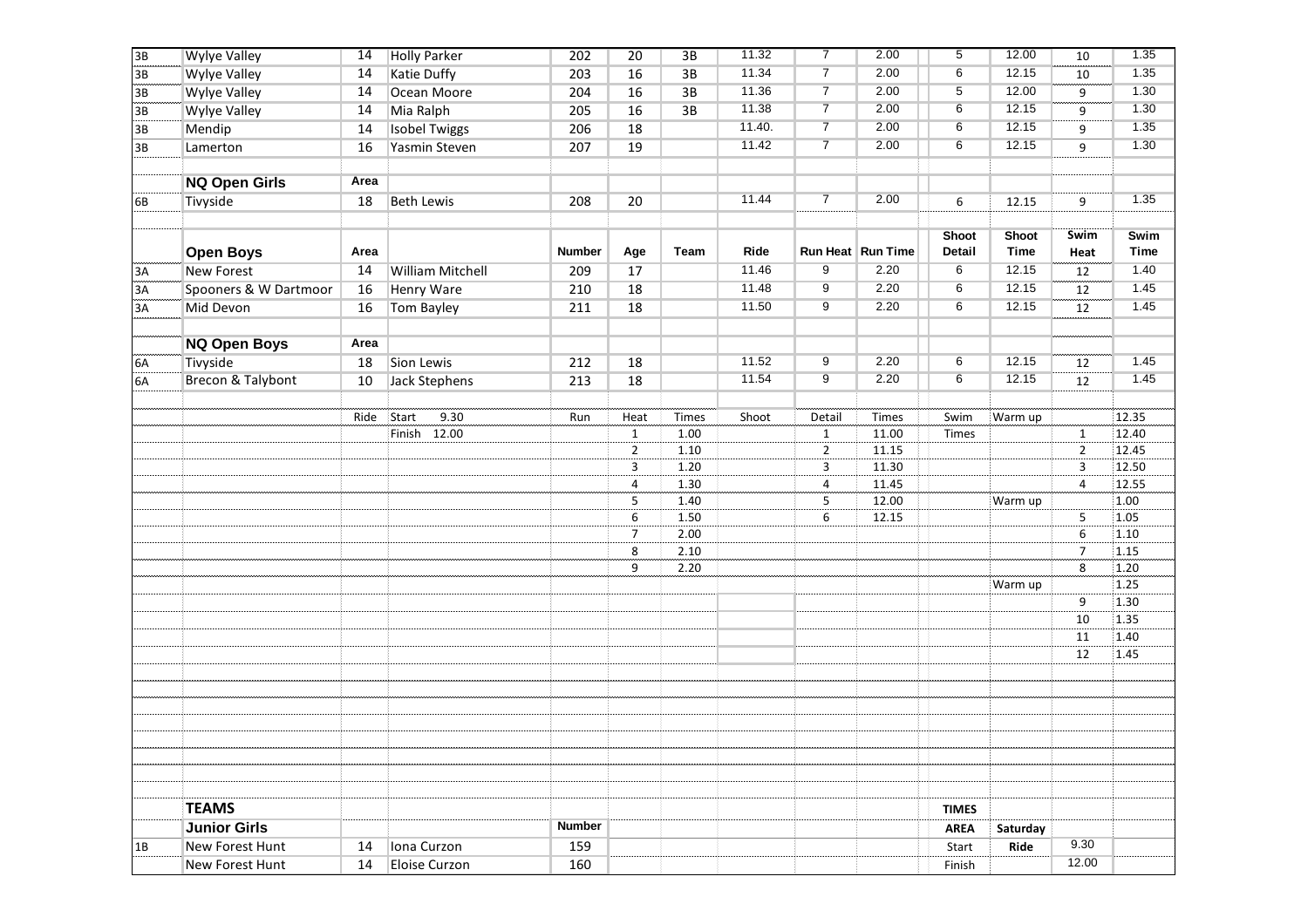|                | New Forest Hunt        | 14   | Peggy Tooley           | 161           |  |  | Start  | Run           | 1.00  |  |
|----------------|------------------------|------|------------------------|---------------|--|--|--------|---------------|-------|--|
|                | <b>New Forest Hunt</b> | 14   | <b>Grace King</b>      | 162           |  |  | Finish |               | 2.30  |  |
|                |                        |      |                        |               |  |  |        | <b>Sunday</b> |       |  |
|                | <b>Junior Mixed</b>    |      |                        | <b>Number</b> |  |  | Start  | Shoot         | 11.00 |  |
| 1 <sup>C</sup> | North Cornwall         | 16   | Jasmin Greenaway       | 154           |  |  | Finish |               | 12.30 |  |
|                | <b>North Cornwall</b>  | 16   | <b>Florrie Ball</b>    | 155           |  |  | Start  | Swim          | 12.40 |  |
|                | North Cornwall         | 16   | Luke Runnalls          | 174           |  |  | Finish |               | 1.50  |  |
|                |                        |      |                        |               |  |  |        |               |       |  |
| 4A             | <b>NQ Junior Boys</b>  | Area |                        | <b>Number</b> |  |  |        |               |       |  |
|                | <b>Beaufort Hunt</b>   | 9    | <b>Charles Hall</b>    | 177           |  |  |        |               |       |  |
|                | <b>Beaufort Hunt</b>   | 9    | Sam Bellord            | 178           |  |  |        |               |       |  |
|                | <b>Beaufort Hunt</b>   | 9    | <b>George Hall</b>     | 179           |  |  |        |               |       |  |
|                | <b>Beaufort Hunt</b>   | 9    | <b>George Stratton</b> | 180           |  |  |        |               |       |  |
|                |                        |      |                        |               |  |  |        |               |       |  |
| 2B             | <b>Inter Girls</b>     | Area |                        | <b>Number</b> |  |  |        |               |       |  |
|                | <b>Wylye Valley</b>    | 14   | <b>Phoebe Fussell</b>  | 184           |  |  |        |               |       |  |
|                | <b>Wylye Valley</b>    | 14   | Lucy Cayford           | 185           |  |  |        |               |       |  |
|                | <b>Wylye Valley</b>    | 14   | Amy George             | 186           |  |  |        |               |       |  |
|                | <b>Wylye Valley</b>    | 14   | Millie Toulson-Clarke  | 187           |  |  |        |               |       |  |
|                |                        |      |                        |               |  |  |        |               |       |  |
|                | <b>Inter Mixed</b>     |      |                        | <b>Number</b> |  |  |        |               |       |  |
| 2C             | <b>North Cornwall</b>  | 16   | Gigi Greathead         | 188           |  |  |        |               |       |  |
|                | North Cornwall         | 16   | <b>Harry Page</b>      | 196           |  |  |        |               |       |  |
|                | North Cornwall         | 16   | Conan Runnalls         | 197           |  |  |        |               |       |  |
|                |                        |      |                        |               |  |  |        |               |       |  |
|                | <b>NQ Inter Mixed</b>  |      |                        | <b>Number</b> |  |  |        |               |       |  |
| 5C             | <b>Beaufort Hunt</b>   | 9    | <b>Meg Stratton</b>    | 192           |  |  |        |               |       |  |
|                | <b>Beaufort Hunt</b>   | 9    | Ella Harries-Jacob     | 193           |  |  |        |               |       |  |
|                | <b>Beaufort Hunt</b>   | 9    | <b>Henry Stratton</b>  | 200           |  |  |        |               |       |  |
|                |                        |      |                        |               |  |  |        |               |       |  |
|                | <b>Open Girls</b>      | Area |                        | <b>Number</b> |  |  |        |               |       |  |
| 3B             | <b>Wylye Valley</b>    | 14   | <b>Holly Parker</b>    | 202           |  |  |        |               |       |  |
|                | <b>Wylye Valley</b>    | 14   | <b>Katie Duffy</b>     | 203           |  |  |        |               |       |  |
|                | <b>Wylye Valley</b>    | 14   | Ocean Moore            | 204           |  |  |        |               |       |  |
|                | <b>Wylye Valley</b>    | 14   | Mia Ralph              | 205           |  |  |        |               |       |  |
|                |                        |      |                        |               |  |  |        |               |       |  |
|                |                        |      |                        |               |  |  |        |               |       |  |
|                |                        |      |                        |               |  |  |        |               |       |  |
|                |                        |      |                        |               |  |  |        |               |       |  |
|                |                        |      |                        |               |  |  |        |               |       |  |